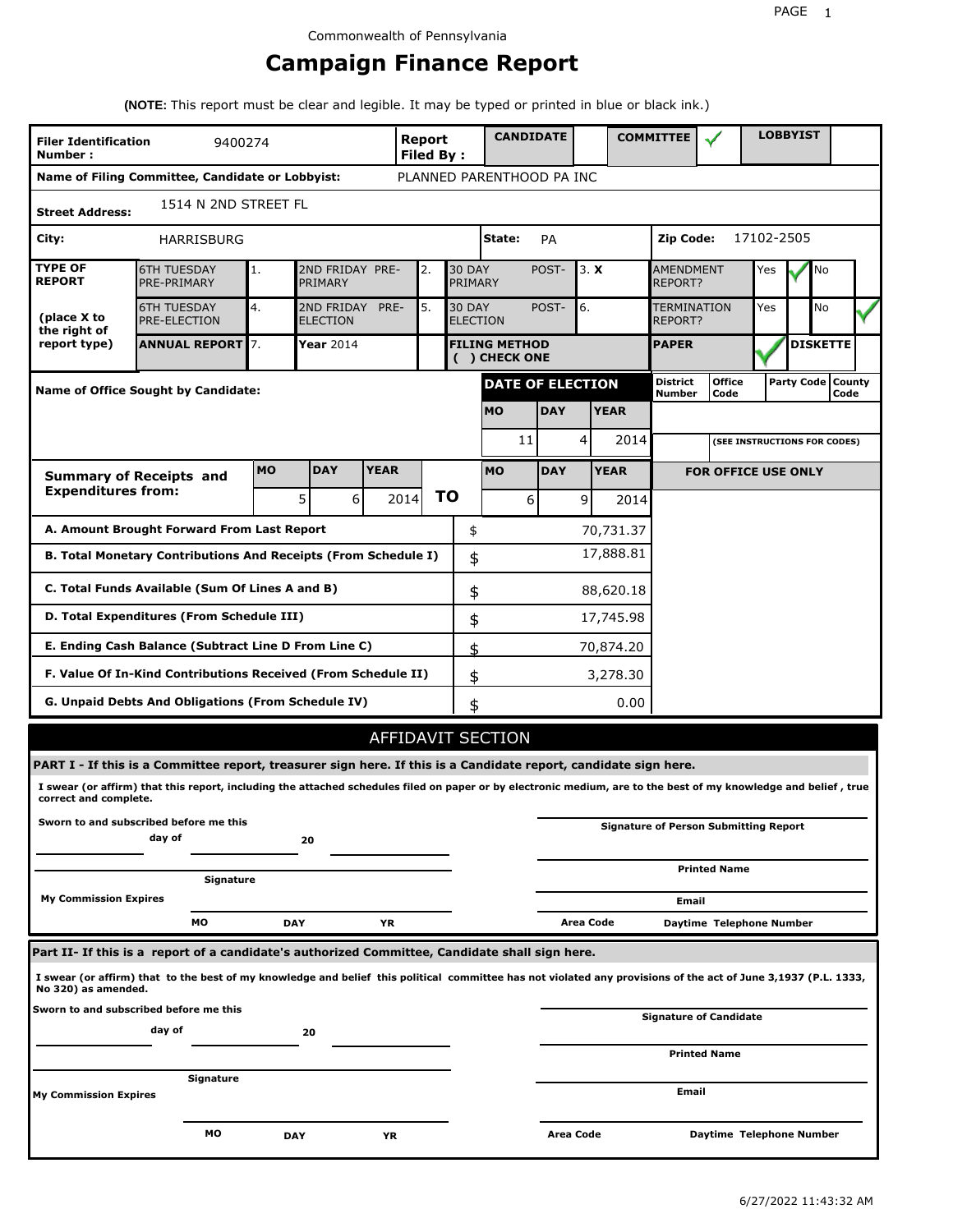## **SCHEDULE I CONTRIBUTIONS AND RECEIPTS Detailed Summary Page**

**Name of Filing Committee or Candidate Reporting Period Reporting Period** PLANNED PARENTHOOD PA INC **From:** 5/6/2014 **To:** 6/9/2014 **1. Unitemized Contributions Received - \$ 50.00 or Less Per Contributor TOTAL for the Reporting Period (1) \$** 714.50 **2. Contributions Received - \$ 50.01 To \$250.00 (From Part A and Part B) TOTAL for the Reporting Period (2) Contributions Received From Political Committees (Part A) All Other Contributions (Part B) \$ \$ \$** 0.00 1,336.50 1,336.50 **3. Contributions Received Over \$250.00 (From Part C and Part D) TOTAL for the Reporting Period (3) Contributions Received From Political Committees (Part C) All Other Contributions (Part D) \$ \$ \$** 9,000.00 6,837.81 15,837.81 **4. Other Receipts, Refunds, Interest Earned, Returned Checks, Etc . (From Part E) TOTAL for the Reporting Period (4) \$** 0.00 **Total Monetary Contributions and Receipts During this Reporting Period (Add and enter amount totals from Boxes 1,2,3 and 4; also enter this amount on Page1, Report Cover Page, Item B.) \$** 17,888.81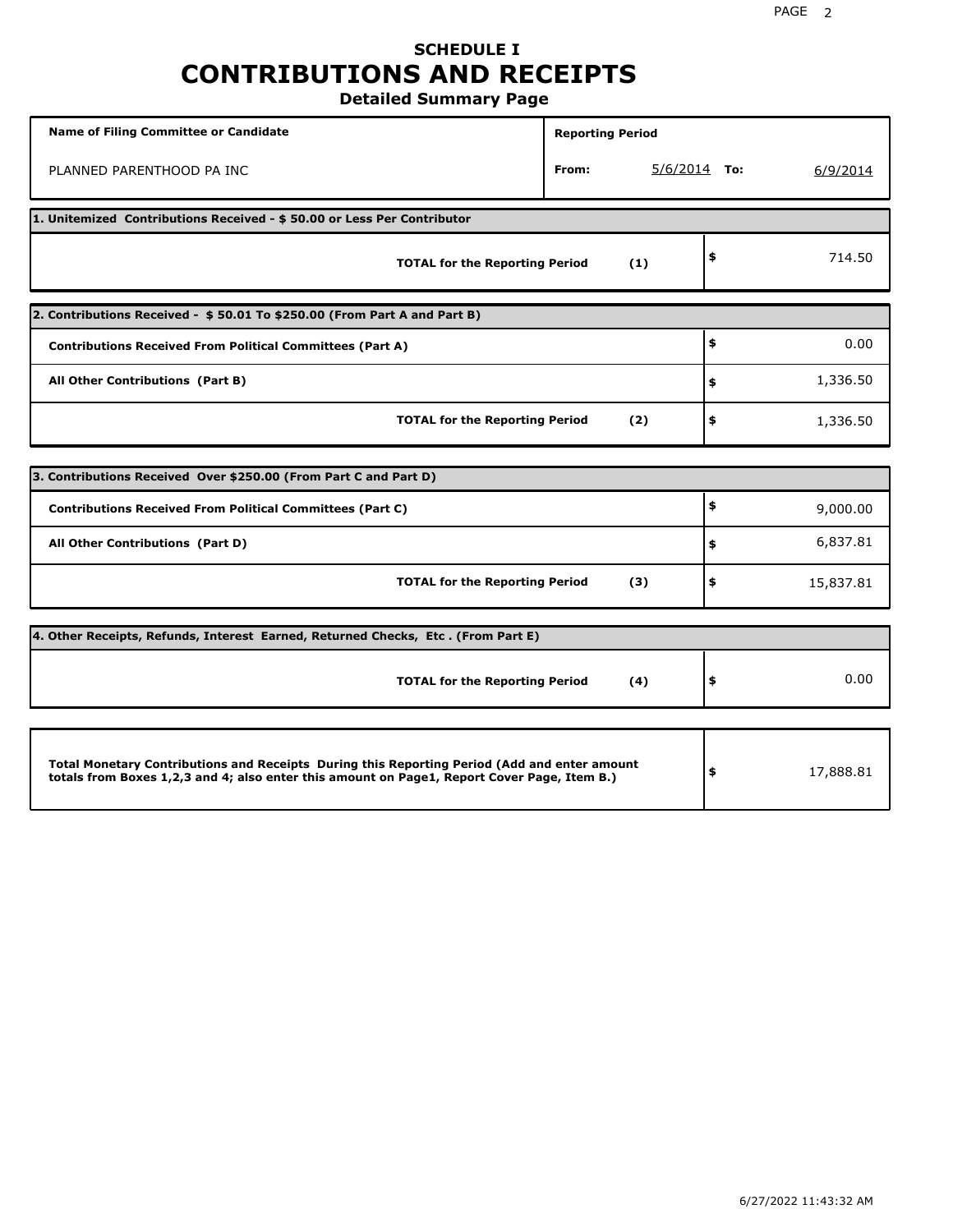PAGE 3

# **PART A CONTRIBUTIONS RECEIVED FROM POLITICAL COMMITTEES**

**\$50.01 TO \$250.00**

 **Use this Part to itemize only contributions received from political committees with an aggregate value from \$50.01 to \$250.00 in the reporting period.**

| From:     | <b>DATE</b> | To:         |                   |  |  |
|-----------|-------------|-------------|-------------------|--|--|
|           |             |             |                   |  |  |
|           |             |             | <b>AMOUNT</b>     |  |  |
| <b>MO</b> | <b>DAY</b>  | <b>YEAR</b> |                   |  |  |
|           |             |             | \$<br>0.00        |  |  |
|           |             |             |                   |  |  |
|           |             |             | <b>PAGE TOTAL</b> |  |  |
|           |             |             |                   |  |  |

**Enter Grand Total of Part A on Schedule I, Detailed Summary Page, Section 2.**

**\$** 0.00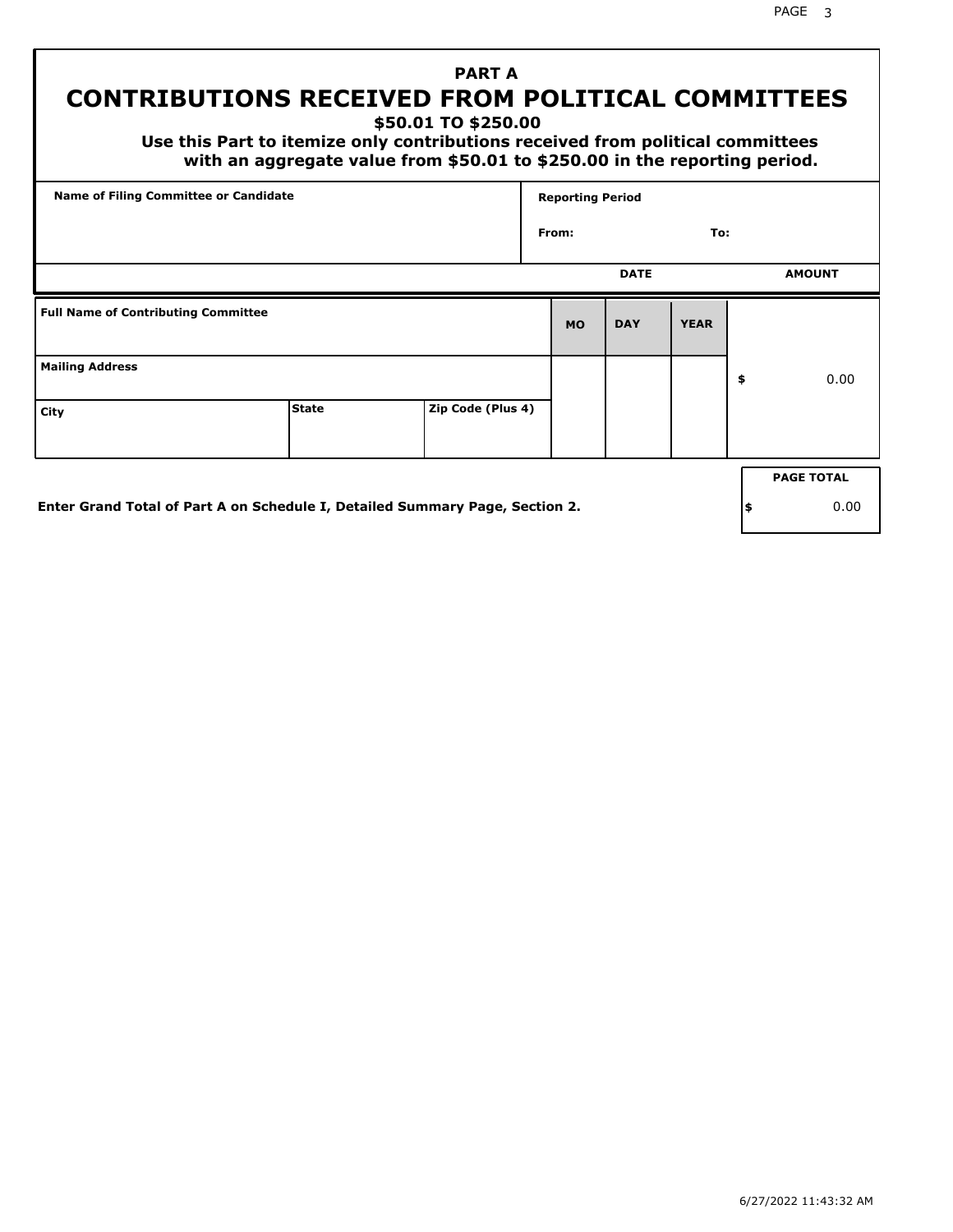|                                                           | <b>PART B</b><br><b>ALL OTHER CONTRIBUTIONS</b><br>\$50.01 TO \$250.00<br>Use this Part to itemize all other contributions with an aggregate value from<br>\$50.01 to \$250.00 in the reporting period.<br>(Exclude contributions from political committees reported in Part A)<br><b>Reporting Period</b> |                            |            |                |             |               |  |  |  |  |  |
|-----------------------------------------------------------|------------------------------------------------------------------------------------------------------------------------------------------------------------------------------------------------------------------------------------------------------------------------------------------------------------|----------------------------|------------|----------------|-------------|---------------|--|--|--|--|--|
| Name of Filing Committee or Candidate                     |                                                                                                                                                                                                                                                                                                            |                            |            |                |             |               |  |  |  |  |  |
| PLANNED PARENTHOOD PA INC                                 |                                                                                                                                                                                                                                                                                                            |                            | From:      | $5/6/2014$ To: | 6/9/2014    |               |  |  |  |  |  |
|                                                           |                                                                                                                                                                                                                                                                                                            |                            |            | <b>DATE</b>    |             | <b>AMOUNT</b> |  |  |  |  |  |
| <b>Full Name of Contributor</b><br>Barbara Woodward       |                                                                                                                                                                                                                                                                                                            |                            | <b>MO</b>  | <b>DAY</b>     | <b>YEAR</b> |               |  |  |  |  |  |
| <b>Mailing Address</b><br>2803 Chew Street                |                                                                                                                                                                                                                                                                                                            |                            |            |                |             | \$<br>225.00  |  |  |  |  |  |
| City<br>Allentown                                         | <b>State</b>                                                                                                                                                                                                                                                                                               | Zip Code (Plus 4)          | 5          | 12             | 2014        |               |  |  |  |  |  |
|                                                           | PA                                                                                                                                                                                                                                                                                                         | 18104                      |            |                |             |               |  |  |  |  |  |
| <b>Full Name of Contributor</b><br><b>Constance Cowen</b> |                                                                                                                                                                                                                                                                                                            | <b>MO</b>                  | <b>DAY</b> | <b>YEAR</b>    |             |               |  |  |  |  |  |
| <b>Mailing Address</b><br>1600 Lehigh Pky E Apt 5F        |                                                                                                                                                                                                                                                                                                            |                            |            | \$<br>180.00   |             |               |  |  |  |  |  |
| City<br>Allentown                                         | <b>State</b><br>PA                                                                                                                                                                                                                                                                                         | Zip Code (Plus 4)<br>18103 | 5          | 12             | 2014        |               |  |  |  |  |  |
| <b>Full Name of Contributor</b><br>Bev Susswein           |                                                                                                                                                                                                                                                                                                            |                            | <b>MO</b>  | <b>DAY</b>     | <b>YEAR</b> |               |  |  |  |  |  |
| <b>Mailing Address</b><br>3032 Village Drive              |                                                                                                                                                                                                                                                                                                            |                            |            |                |             | 180.00        |  |  |  |  |  |
| City<br>Center Valley                                     | <b>State</b>                                                                                                                                                                                                                                                                                               | Zip Code (Plus 4)          | 5          | 12             | 2014        |               |  |  |  |  |  |
|                                                           | PA                                                                                                                                                                                                                                                                                                         | 18034                      |            |                |             |               |  |  |  |  |  |
| <b>Full Name of Contributor</b><br>Greta Aul              |                                                                                                                                                                                                                                                                                                            |                            | <b>MO</b>  | <b>DAY</b>     | <b>YEAR</b> |               |  |  |  |  |  |
| <b>Mailing Address</b><br>917 Columbia Avenue             |                                                                                                                                                                                                                                                                                                            |                            |            |                |             | \$<br>90.00   |  |  |  |  |  |
| City<br>Lancaster                                         | <b>State</b><br>PA                                                                                                                                                                                                                                                                                         | Zip Code (Plus 4)<br>17603 | 5          | 12             | 2014        |               |  |  |  |  |  |
| <b>Full Name of Contributor</b><br>Roger Doherty          |                                                                                                                                                                                                                                                                                                            |                            |            | <b>DAY</b>     | <b>YEAR</b> |               |  |  |  |  |  |
| <b>Mailing Address</b><br>281 Hathaway Lane               |                                                                                                                                                                                                                                                                                                            |                            |            |                |             | \$<br>90.00   |  |  |  |  |  |
| City<br>Wynnewood                                         | <b>State</b><br>PA                                                                                                                                                                                                                                                                                         | Zip Code (Plus 4)<br>19096 | 5          | 12             | 2014        |               |  |  |  |  |  |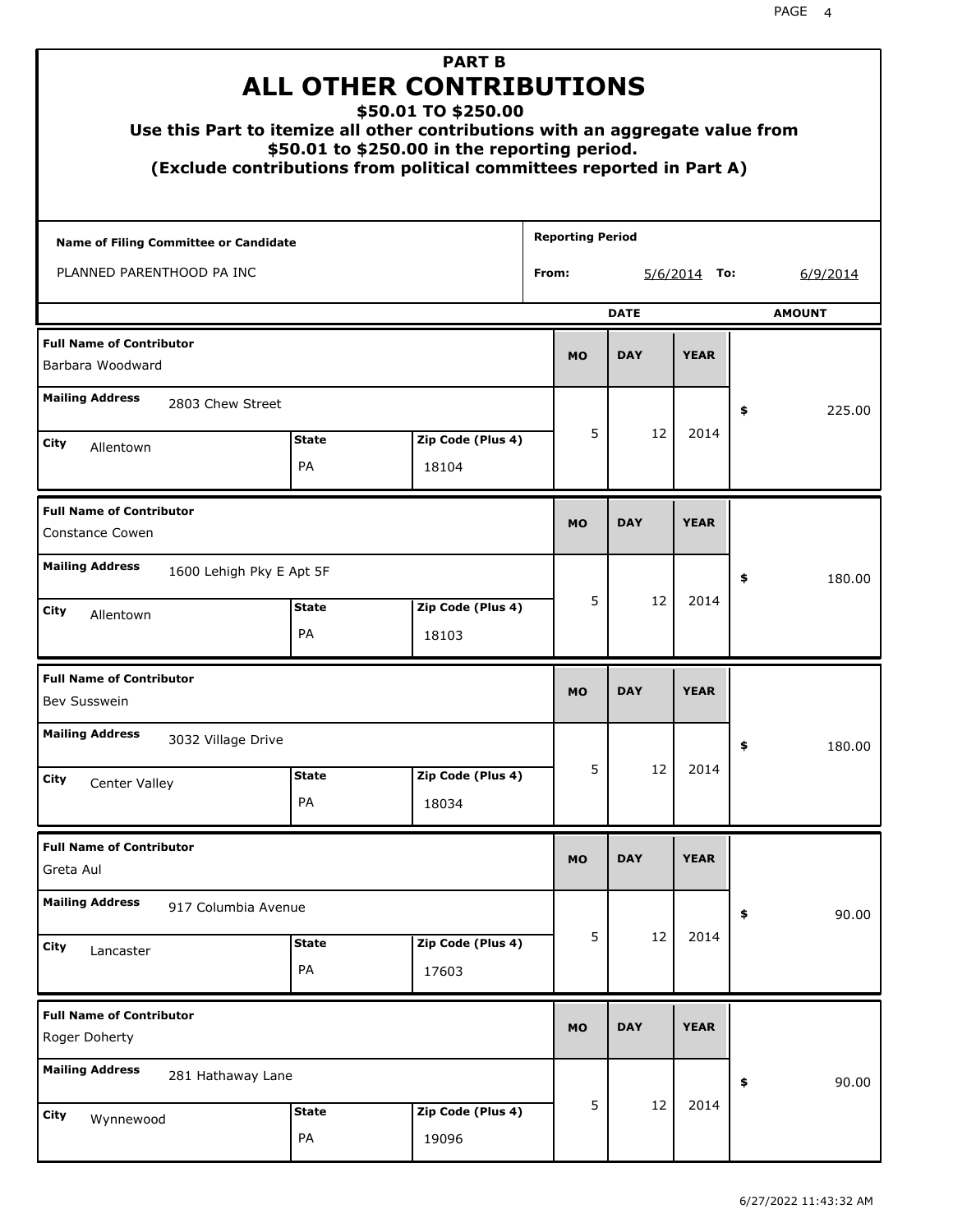| <b>Full Name of Contributor</b><br>Dennis McDaniel                    |                    |                            | <b>MO</b>   | <b>DAY</b>     | <b>YEAR</b> |                   |
|-----------------------------------------------------------------------|--------------------|----------------------------|-------------|----------------|-------------|-------------------|
| <b>Mailing Address</b><br>3701 Conn Avenue NW 132                     |                    |                            |             |                |             | 54.00<br>\$       |
| City<br>Washington                                                    | <b>State</b><br>DC | Zip Code (Plus 4)<br>20008 | 5           | 12             | 2014        |                   |
| <b>Full Name of Contributor</b><br>Nellie Manges                      |                    |                            | <b>MO</b>   | <b>DAY</b>     | <b>YEAR</b> |                   |
| <b>Mailing Address</b><br>800 Hausman Road Apt 147                    |                    |                            |             |                |             | 90.00<br>\$       |
| City<br>Allentown                                                     | <b>State</b><br>PA | Zip Code (Plus 4)<br>18104 | 5           | 12             | 2014        |                   |
| <b>Full Name of Contributor</b><br>Nancy Knerr Light                  | <b>MO</b>          | <b>DAY</b>                 | <b>YEAR</b> |                |             |                   |
| <b>Mailing Address</b><br>1655 Whiteacre Drive<br>City<br>Bethleham   | <b>State</b><br>PA | Zip Code (Plus 4)<br>18015 | 5           | 12             | 2014        | \$<br>180.00      |
| <b>Full Name of Contributor</b><br>Adelbert Tweedie                   |                    | <b>MO</b>                  | <b>DAY</b>  | <b>YEAR</b>    |             |                   |
| <b>Mailing Address</b><br>248 Crosslands Drive                        |                    |                            |             |                |             | \$<br>90.00       |
| City<br>Kennett Square                                                | <b>State</b><br>PA | Zip Code (Plus 4)<br>19348 | 5           | 12             | 2014        |                   |
| <b>Full Name of Contributor</b><br>Contance Bastek Karasow            |                    |                            | MU          | <b>DAY</b>     | <b>YEAR</b> |                   |
| <b>Mailing Address</b><br>1352 Oakland Avenue                         |                    |                            |             |                |             | 67.50<br>\$       |
| City<br>Levittown                                                     | <b>State</b><br>PA | Zip Code (Plus 4)<br>19056 | 5           | 12             | 2014        |                   |
| <b>Full Name of Contributor</b><br>Leone Schoenberg                   | <b>MO</b>          | <b>DAY</b>                 | <b>YEAR</b> |                |             |                   |
| <b>Mailing Address</b><br>Waverly Heights VIIIa 52, 1400 Waverly Road |                    |                            |             |                |             | 90.00<br>\$       |
| City<br>Gladwyne                                                      | <b>State</b><br>PA | Zip Code (Plus 4)<br>19035 | 6           | $\overline{4}$ | 2014        |                   |
|                                                                       |                    |                            |             |                |             | <b>PAGE TOTAL</b> |

**Enter Grand Total of Part A on Schedule I, Detailed Summary Page, Section 2.**

**\$** 1,336.50

6/27/2022 11:43:32 AM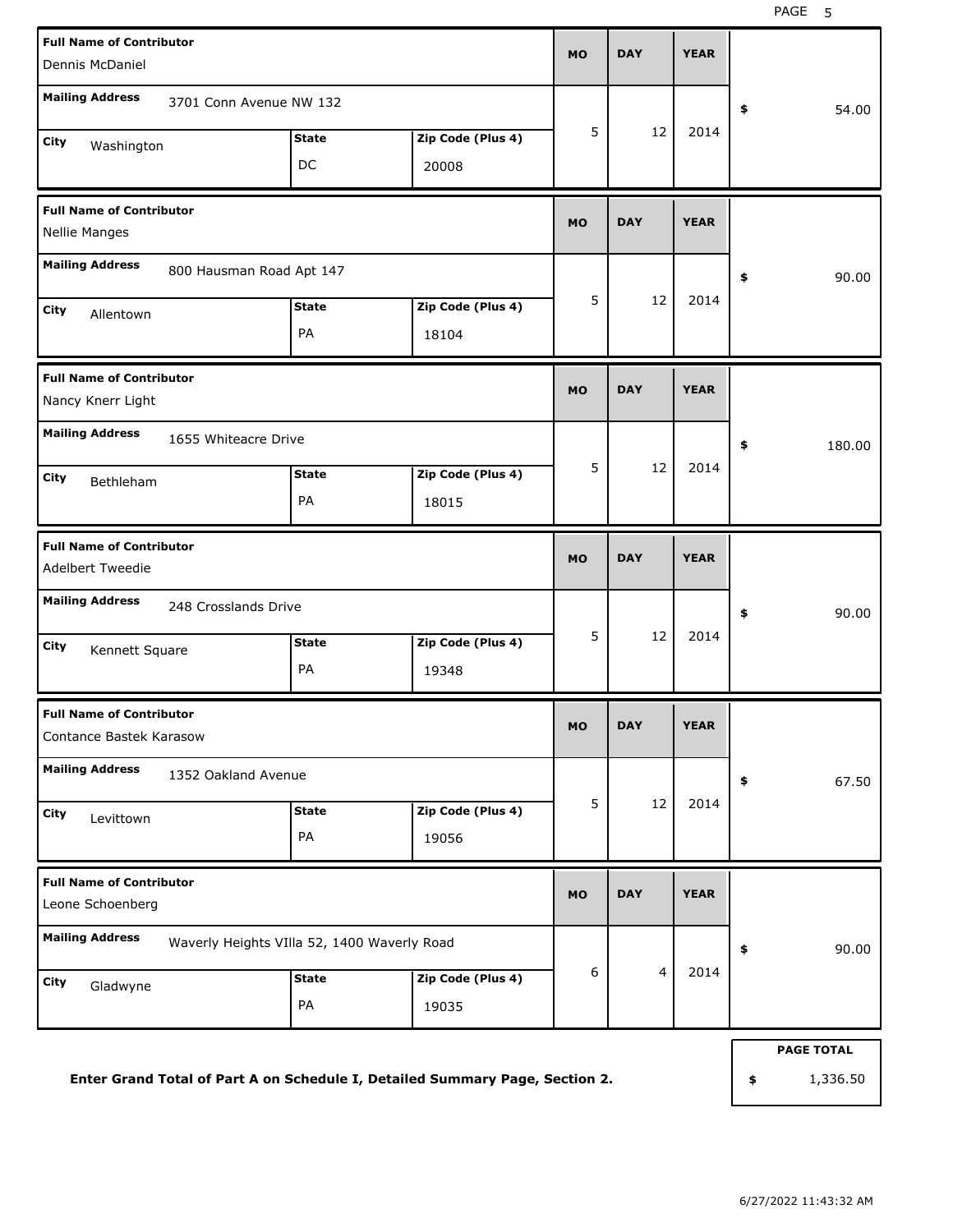# **PART C Contributions Received From Political Committees**

**OVER \$250.00**

 **Use this Part to itemize only contributions received from Political committees with an aggregate value from Over \$250.00 in the reporting period.**

| Name of Filing Committee or Candidate                                        | <b>Reporting Period</b>   |       |                   |             |            |             |          |                   |  |
|------------------------------------------------------------------------------|---------------------------|-------|-------------------|-------------|------------|-------------|----------|-------------------|--|
| PLANNED PARENTHOOD PA INC                                                    |                           |       | From:             |             | 5/6/2014   | To:         | 6/9/2014 |                   |  |
|                                                                              |                           |       |                   | <b>DATE</b> |            |             |          | <b>AMOUNT</b>     |  |
| <b>Full Name of Contributing Committee</b><br>DEMOCRATIC LEADERSHIP PAC      |                           |       |                   | <b>MO</b>   | <b>DAY</b> | <b>YEAR</b> |          |                   |  |
| <b>Mailing Address</b><br>3445 Butler Street                                 |                           |       |                   |             |            |             | \$       | 8,000.00          |  |
| City<br>PITTSBURGH                                                           | <b>State</b><br>PA        | 15201 | Zip Code (Plus 4) | 5           | 15         | 2014        |          |                   |  |
| <b>Full Name of Contributing Committee</b><br>Friends of Erin Molchany       |                           |       |                   | <b>MO</b>   | <b>DAY</b> | <b>YEAR</b> |          |                   |  |
| <b>Mailing Address</b><br>150 Bertha Street                                  |                           |       |                   |             |            |             | \$       | 1,000.00          |  |
| City<br>Pittsburgh                                                           | <b>State</b><br><b>PA</b> | 15211 | Zip Code (Plus 4) | 5           | 15         | 2014        |          |                   |  |
|                                                                              |                           |       |                   |             |            |             |          | <b>PAGE TOTAL</b> |  |
| Enter Grand Total of Part C on Schedule I, Detailed Summary Page, Section 3. |                           |       |                   |             |            |             | \$       | 9,000.00          |  |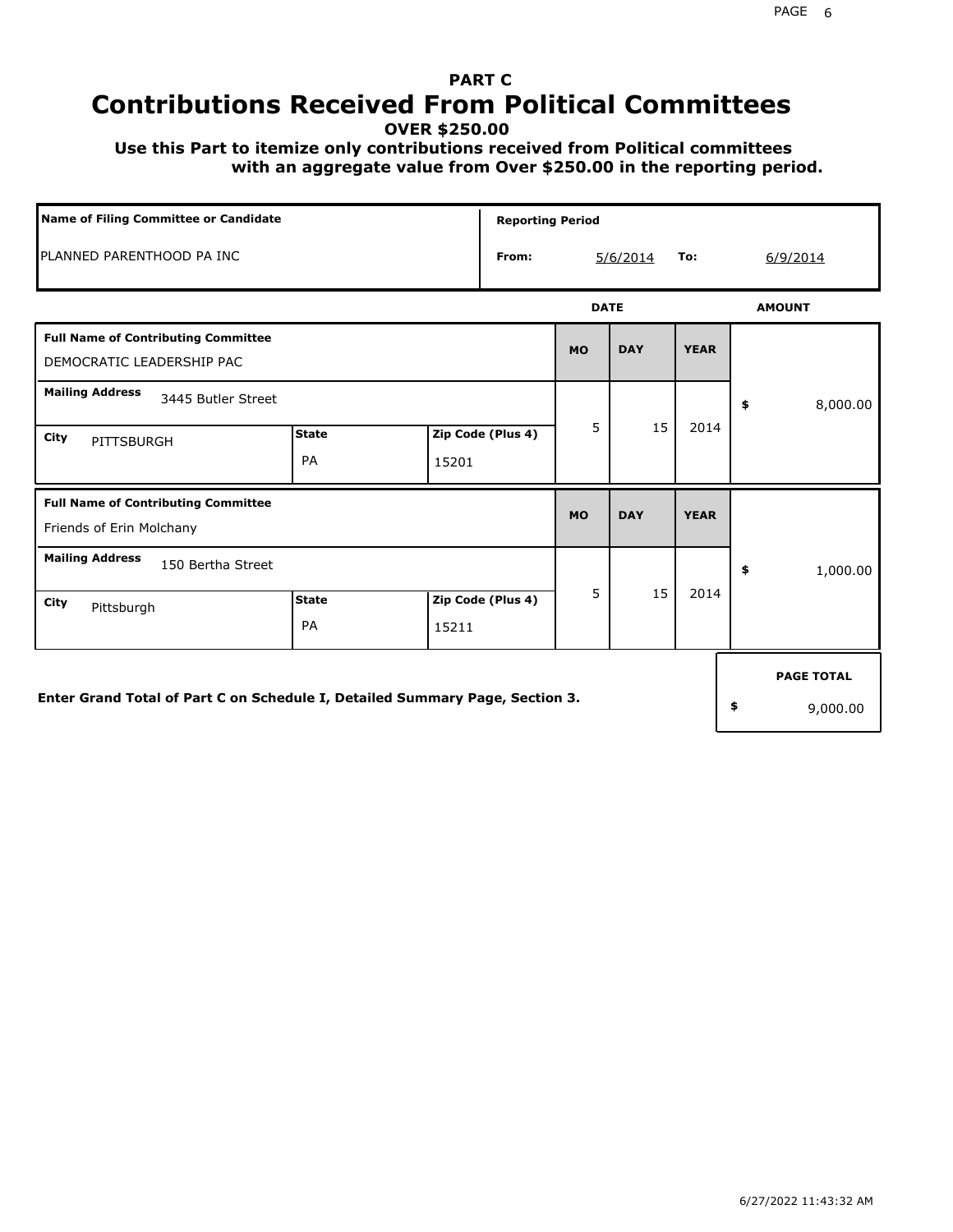# **PART D ALL OTHER CONTRIBUTIONS**

#### **OVER \$250.00**

#### **Use this Part to itemize all other contributions with an aggregate value of**

 **over \$250.00 in the reporting period.**

 **(Exclude contributions from political committees reported in Part C.)** 

|                                                                               | Name of Filing Committee or Candidate              |              |  |                              |                   | <b>Reporting Period</b>      |              |                   |                   |  |  |
|-------------------------------------------------------------------------------|----------------------------------------------------|--------------|--|------------------------------|-------------------|------------------------------|--------------|-------------------|-------------------|--|--|
|                                                                               | PLANNED PARENTHOOD PA INC                          |              |  |                              | From:             |                              |              | $5/6/2014$ To:    | 6/9/2014          |  |  |
|                                                                               |                                                    |              |  |                              |                   |                              | <b>DATE</b>  |                   | <b>AMOUNT</b>     |  |  |
| <b>Full Name of Contributor</b><br>Yesenia Bane                               |                                                    |              |  |                              |                   | <b>MO</b>                    | <b>DAY</b>   | <b>YEAR</b>       |                   |  |  |
| <b>Mailing</b><br><b>Address</b>                                              | 260 Cumberland Street                              |              |  |                              |                   |                              |              |                   | \$<br>1,387.81    |  |  |
| City<br>Harriburg                                                             |                                                    | <b>State</b> |  | Zip Code (Plus 4)            |                   | 6                            | 4            | 2014              |                   |  |  |
|                                                                               |                                                    | PA           |  | 17102                        |                   |                              |              |                   |                   |  |  |
| <b>Employer Name</b><br>Unknown                                               |                                                    |              |  |                              | <b>Occupation</b> |                              | Unknown      |                   |                   |  |  |
| <b>Business</b>                                                               | <b>Employer Mailing Address/Principal Place of</b> |              |  | City                         |                   |                              | <b>State</b> |                   | Zip Code (Plus 4) |  |  |
| Unknown<br>Harrisburg                                                         |                                                    |              |  |                              | PA                |                              |              | 17102             |                   |  |  |
| <b>Full Name of Contributor</b><br>Henry Hillman                              |                                                    |              |  |                              | <b>MO</b>         | <b>DAY</b>                   | <b>YEAR</b>  |                   |                   |  |  |
| <b>Mailing</b><br><b>Address</b>                                              | Unknown                                            |              |  |                              |                   |                              |              |                   | 5,000.00<br>\$    |  |  |
| City<br>Unknown                                                               |                                                    | <b>State</b> |  | Zip Code (Plus 4)            |                   | 5                            | 15           | 2014              |                   |  |  |
|                                                                               |                                                    | PA           |  | 17102                        |                   |                              |              |                   |                   |  |  |
| <b>Employer Name</b>                                                          | Unknown                                            |              |  |                              |                   | <b>Occupation</b><br>Unknown |              |                   |                   |  |  |
| <b>Business</b>                                                               | <b>Employer Mailing Address/Principal Place of</b> |              |  | City                         |                   | <b>State</b>                 |              |                   | Zip Code (Plus 4) |  |  |
| Unknown                                                                       |                                                    |              |  | Unknown                      |                   |                              | PA           |                   | 17102             |  |  |
| <b>Full Name of Contributor</b><br>Morgan Plant                               |                                                    |              |  |                              |                   | <b>MO</b>                    | <b>DAY</b>   | <b>YEAR</b>       |                   |  |  |
| <b>Mailing</b><br><b>Address</b>                                              | 322 S West Street                                  |              |  |                              |                   |                              |              |                   | 450.00<br>\$      |  |  |
| City<br>Carlisle                                                              |                                                    | <b>State</b> |  | Zip Code (Plus 4)            |                   | 5                            | 12           | 2014              |                   |  |  |
|                                                                               |                                                    | PA<br>17013  |  |                              |                   |                              |              |                   |                   |  |  |
| <b>Employer Name</b><br>Self Employed                                         |                                                    |              |  | <b>Occupation</b><br>Unknown |                   |                              |              |                   |                   |  |  |
| <b>Employer Mailing Address/Principal Place of</b><br>City<br><b>Business</b> |                                                    |              |  |                              | <b>State</b>      |                              |              | Zip Code (Plus 4) |                   |  |  |
| 322 S West Street                                                             |                                                    |              |  | Carlisle                     |                   | PA<br>17013                  |              |                   |                   |  |  |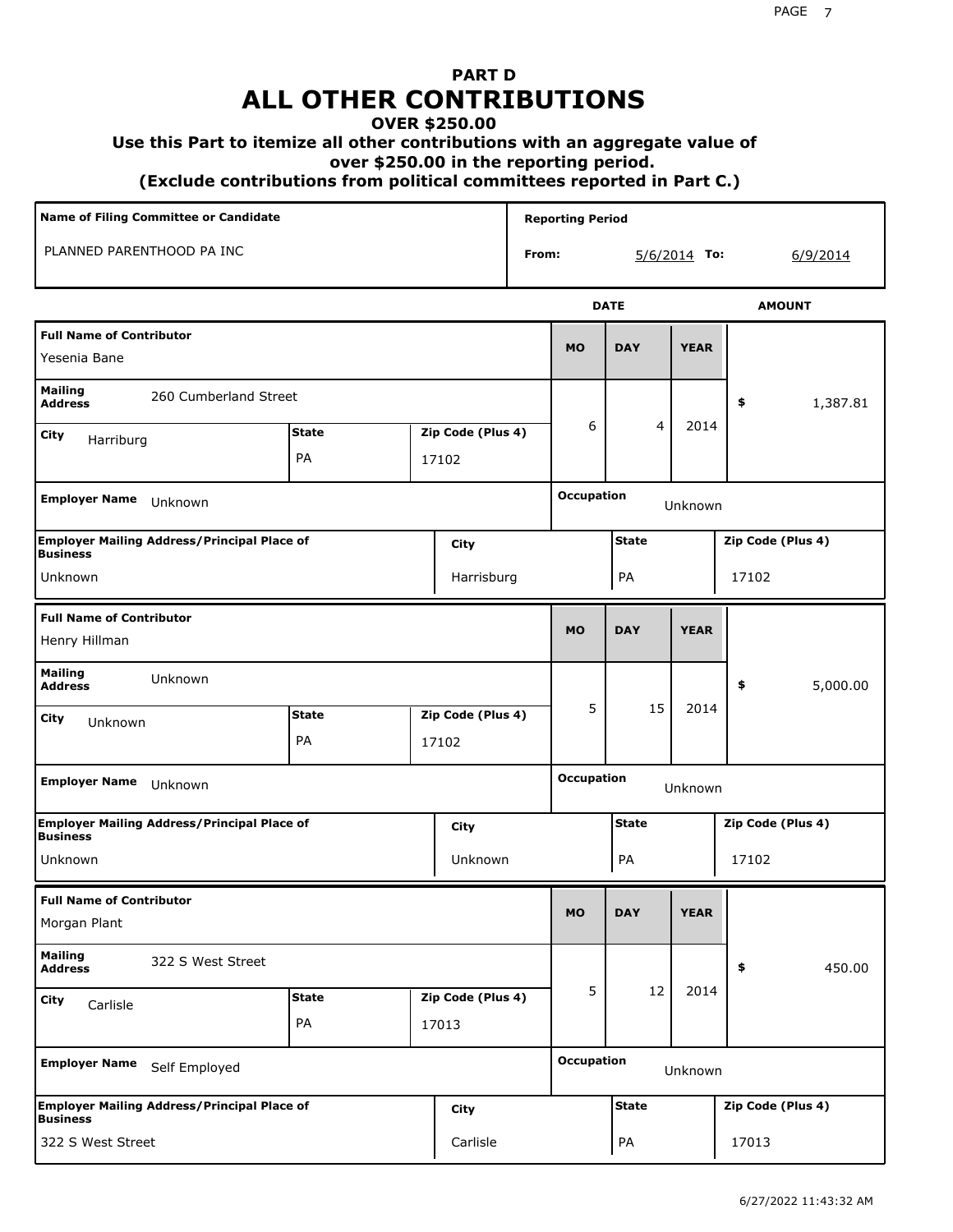**\$**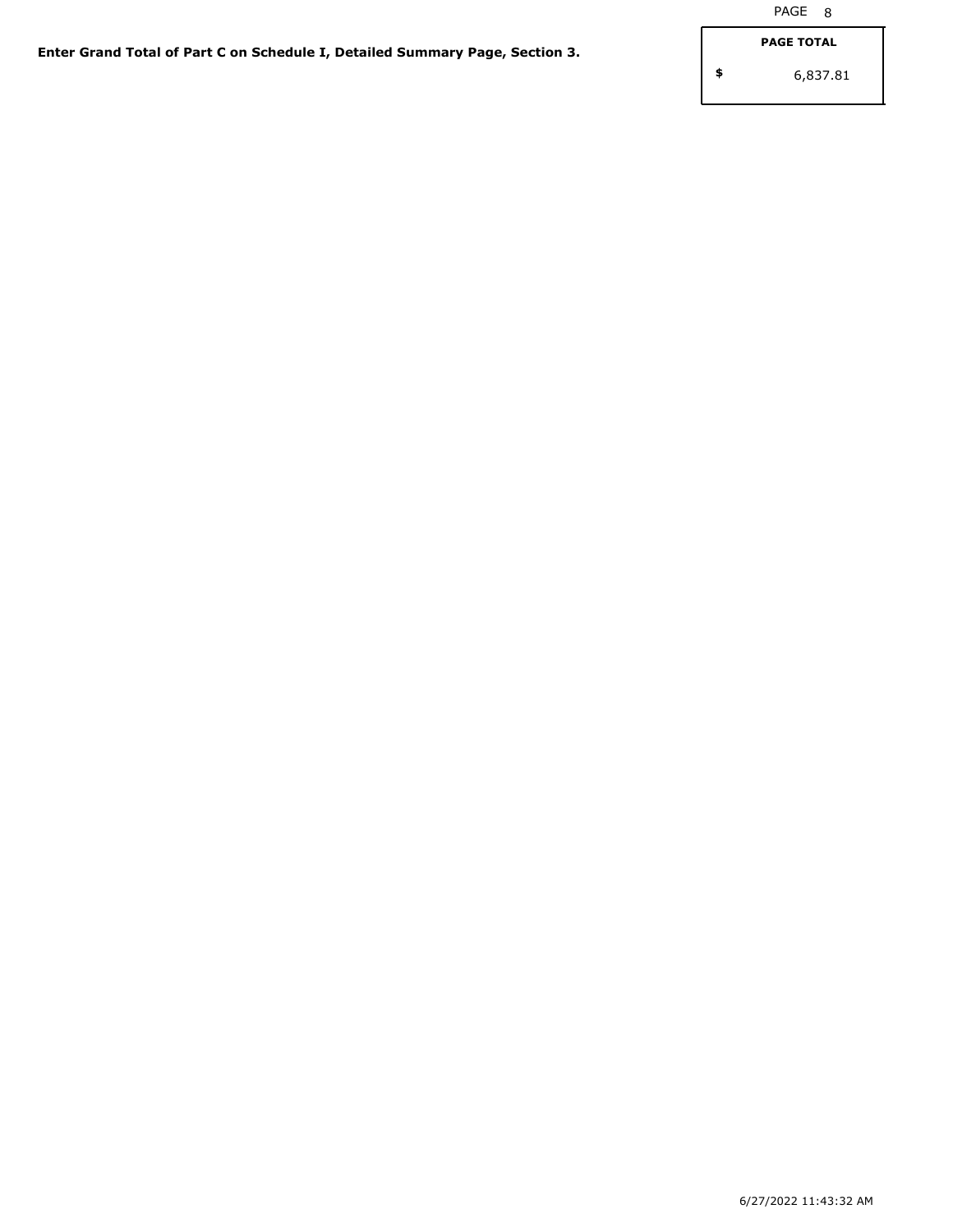# **PART E OTHER RECEIPTS**

### **REFUNDS, INTEREST INCOME, RETURNED CHECKS, ETC.**

 **Use this Part to report refunds received, interest earned, returned checks and**

### **prior expenditures that were returned to the filer.**

| Name of Filing Committee or Candidate                                        |              |                   |       | <b>Reporting Period</b> |             |             |               |                   |      |
|------------------------------------------------------------------------------|--------------|-------------------|-------|-------------------------|-------------|-------------|---------------|-------------------|------|
|                                                                              |              |                   | From: |                         |             | To:         |               |                   |      |
|                                                                              |              |                   |       |                         | <b>DATE</b> |             | <b>AMOUNT</b> |                   |      |
| <b>Full Name</b>                                                             |              |                   |       | <b>MO</b>               | <b>DAY</b>  | <b>YEAR</b> |               |                   |      |
| <b>Mailing Address</b>                                                       |              |                   |       |                         |             |             | \$            |                   | 0.00 |
| City                                                                         | <b>State</b> | Zip Code (Plus 4) |       |                         |             |             |               |                   |      |
| <b>Receipt Description</b>                                                   |              |                   |       |                         |             |             |               |                   |      |
| Enter Grand Total of Part E on Schedule I, Detailed Summary Page, Section 4. |              |                   |       |                         |             |             |               | <b>PAGE TOTAL</b> |      |
|                                                                              |              |                   |       |                         |             |             | \$            |                   | 0.00 |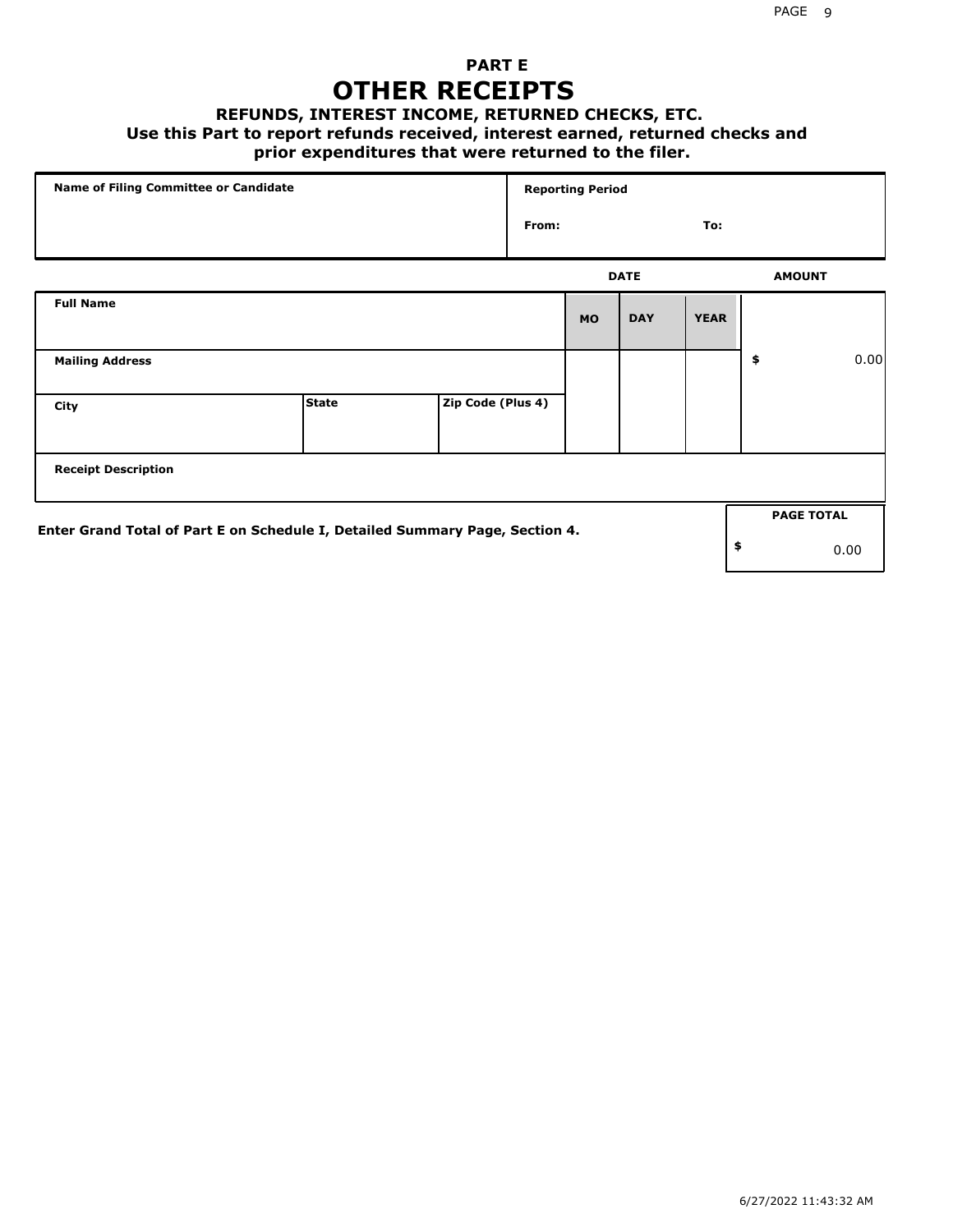### **SCHEDULE II IN-KIND CONTRIBUTIONS AND VALUABLE THINGS RECEIVED USE THIS SCHEDULE TO REPORT ALL IN-KIND CONTRIBUTIONS OF VALUABLE THINGS**

### **DURING THE REPORTING PERIOD.**

**Detailed Summary Page**

| <b>Name of Filing Committee or Candidate</b>                                                                                                                                | <b>Reporting Period</b> |                |          |  |  |  |  |  |
|-----------------------------------------------------------------------------------------------------------------------------------------------------------------------------|-------------------------|----------------|----------|--|--|--|--|--|
| PLANNED PARENTHOOD PA INC                                                                                                                                                   | From:                   | $5/6/2014$ To: | 6/9/2014 |  |  |  |  |  |
| 1. UNITEMIZED IN-KIND CONTRIBUTIONS RECEIVED - VALUE OF \$50.00 OR LESS PER CONTRIBUTOR                                                                                     |                         |                |          |  |  |  |  |  |
| <b>TOTAL for the Reporting Period</b>                                                                                                                                       | (1)                     | \$             | 0.00     |  |  |  |  |  |
| 2. IN-KIND CONTRIBUTIONS RECEIVED - VALUE OF \$50.01 TO \$250.00 (FROM PART F)                                                                                              |                         |                |          |  |  |  |  |  |
| <b>TOTAL for the Reporting Period</b>                                                                                                                                       | (2)                     | \$             | 0.00     |  |  |  |  |  |
| 3. IN-KIND CONTRIBUTION RECIEVED - VALUE OVER \$250.00 (FROM PART G)                                                                                                        |                         |                |          |  |  |  |  |  |
| <b>TOTAL for the Reporting Period</b>                                                                                                                                       | (3)                     | \$             | 3,278.30 |  |  |  |  |  |
| TOTAL VALUE OF IN-KIND CONTRIBUTIONS DURING THIS REPORTING PERIOD (Add and enter<br>amount totals from Boxes 1,2, and 3; also enter on Page 1, Reports Cover Page, Item F.) |                         | \$             | 3,278.30 |  |  |  |  |  |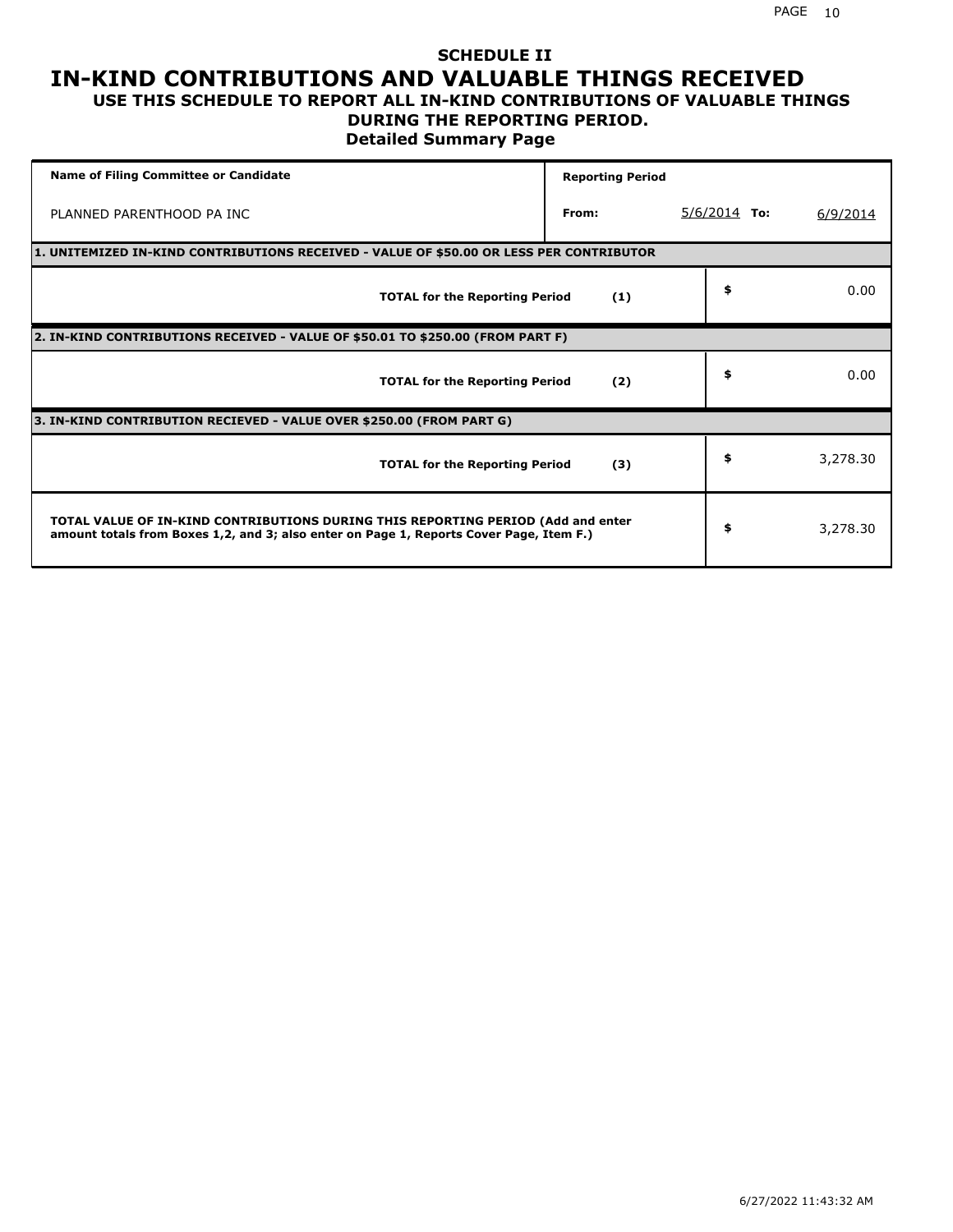# **SCHEDULE II PART F IN-KIND CONTRIBUTIONS RECEIVED**

# **VALUE OF \$50.01 TO \$250.00**

| Name of Filing Committee or Candidate                                                                         |              |                   | <b>Reporting Period</b> |             |             |               |                   |  |  |  |
|---------------------------------------------------------------------------------------------------------------|--------------|-------------------|-------------------------|-------------|-------------|---------------|-------------------|--|--|--|
|                                                                                                               |              |                   | From:                   |             |             | To:           |                   |  |  |  |
|                                                                                                               |              |                   |                         | <b>DATE</b> |             | <b>AMOUNT</b> |                   |  |  |  |
| <b>Full Name of Contributor</b>                                                                               |              |                   | <b>MO</b>               | <b>DAY</b>  | <b>YEAR</b> |               |                   |  |  |  |
| <b>Mailing Address</b>                                                                                        |              |                   |                         |             |             | \$            | 0.00              |  |  |  |
| City                                                                                                          | <b>State</b> | Zip Code (Plus 4) |                         |             |             |               |                   |  |  |  |
| <b>Description of Contribution:</b>                                                                           |              |                   |                         |             |             |               |                   |  |  |  |
| Enter Grand Total of Part F on Schedule II, In-Kind Contributions Detailed Summary Page,<br><b>Section 2.</b> |              |                   |                         |             |             |               | <b>PAGE TOTAL</b> |  |  |  |
|                                                                                                               |              |                   |                         |             | \$          |               | 0.00              |  |  |  |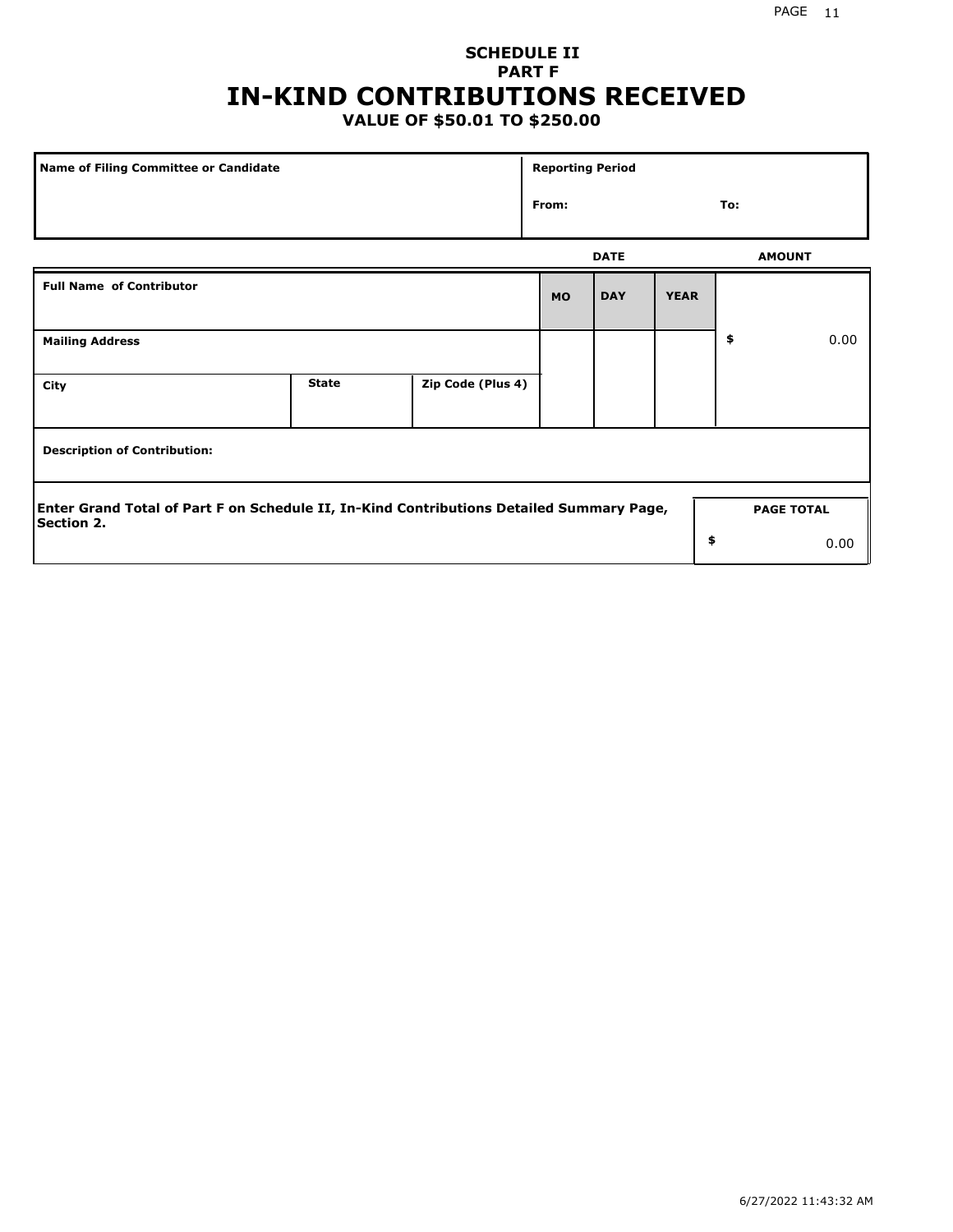#### PAGE 12

### **SCHEDULE II PART G IN-KIND CONTRIBUTIONS RECEIVED VALUE OVER \$250.00**

| <b>Name of Filing Committee or Candidate</b>                                                  |                           |                           |                           |                                              |                             | <b>Reporting Period</b>                      |       |                      |                 |                                    |  |  |
|-----------------------------------------------------------------------------------------------|---------------------------|---------------------------|---------------------------|----------------------------------------------|-----------------------------|----------------------------------------------|-------|----------------------|-----------------|------------------------------------|--|--|
| PLANNED PARENTHOOD PA INC                                                                     |                           |                           |                           |                                              | From:                       |                                              |       | $5/6/2014$ To:       |                 | 6/9/2014                           |  |  |
|                                                                                               |                           |                           |                           |                                              |                             |                                              |       | <b>DATE</b>          |                 | <b>AMOUNT</b>                      |  |  |
| <b>Full Name of Contributor</b><br>PLANNED PARENTHOOD VOTES                                   |                           |                           |                           |                                              |                             | <b>MO</b>                                    |       | <b>DAY</b>           | <b>YEAR</b>     |                                    |  |  |
| <b>Mailing Address</b><br>434 W 33RD ST                                                       |                           |                           |                           |                                              |                             |                                              |       |                      |                 | \$<br>21.63                        |  |  |
| City<br><b>NEW YORK</b>                                                                       | <b>State</b><br><b>NY</b> | Zip Code(Plus 4)<br>10001 |                           |                                              |                             | 6                                            | 3     | 2014                 |                 |                                    |  |  |
| <b>Employer of Contributor</b><br>PLANNED PARENTHOOD VOTES                                    |                           |                           |                           |                                              |                             | <b>Occupation</b>                            |       |                      |                 | non profit organization            |  |  |
| <b>Employer Mailing Address/Principal Place of</b><br><b>State</b><br>City<br><b>Business</b> |                           |                           |                           |                                              |                             |                                              | 4)    | <b>Zip Code(Plus</b> |                 | <b>Description of Contribution</b> |  |  |
| 434 W 33rd Street                                                                             | <b>NY</b><br>New York     |                           |                           |                                              |                             |                                              | 10001 |                      | Travel expenses |                                    |  |  |
| <b>Full Name of Contributor</b><br>PLANNED PARENTHOOD VOTES                                   |                           |                           |                           |                                              |                             | <b>MO</b>                                    |       | <b>DAY</b>           | <b>YEAR</b>     |                                    |  |  |
| <b>Mailing Address</b><br>434 W 33RD ST                                                       |                           |                           |                           |                                              |                             |                                              |       |                      |                 | 1,613.02<br>\$                     |  |  |
| City<br><b>NEW YORK</b>                                                                       | <b>State</b><br><b>NY</b> |                           | Zip Code(Plus 4)<br>10001 |                                              |                             | 5                                            |       | 31                   | 2014            |                                    |  |  |
| <b>Employer of Contributor</b>                                                                | PLANNED PARENTHOOD VOTES  |                           |                           |                                              |                             | <b>Occupation</b><br>non profit organization |       |                      |                 |                                    |  |  |
| <b>Employer Mailing Address/Principal Place of</b><br><b>Business</b>                         |                           | City                      |                           | <b>State</b>                                 |                             |                                              | 4)    | <b>Zip Code(Plus</b> |                 | <b>Description of Contribution</b> |  |  |
| 434 W 33rd Street                                                                             |                           | New York                  |                           | <b>NY</b>                                    |                             |                                              | 10001 |                      |                 | Staff time donated                 |  |  |
| <b>Full Name of Contributor</b><br>PLANNED PARENTHOOD VOTES                                   |                           |                           |                           |                                              |                             | <b>MO</b>                                    |       | <b>DAY</b>           | <b>YEAR</b>     |                                    |  |  |
| <b>Mailing Address</b><br>434 W 33RD ST                                                       |                           |                           |                           |                                              |                             |                                              |       |                      |                 | 778.02<br>\$                       |  |  |
| City<br>NEW YORK                                                                              | <b>State</b><br><b>NY</b> | Zip Code(Plus 4)<br>10001 |                           |                                              |                             | 5                                            | 17    | 2014                 |                 |                                    |  |  |
| <b>Employer of Contributor</b><br>PLANNED PARENTHOOD VOTES                                    |                           |                           |                           | <b>Occupation</b><br>non profit organization |                             |                                              |       |                      |                 |                                    |  |  |
| <b>Employer Mailing Address/Principal Place of</b><br><b>Business</b>                         |                           | City                      |                           | <b>State</b>                                 | <b>Zip Code(Plus</b><br>4)  |                                              |       |                      |                 | <b>Description of Contribution</b> |  |  |
| 434 W 33rd Street                                                                             |                           | New York                  |                           | NY                                           | 10001<br>Staff time donated |                                              |       |                      |                 |                                    |  |  |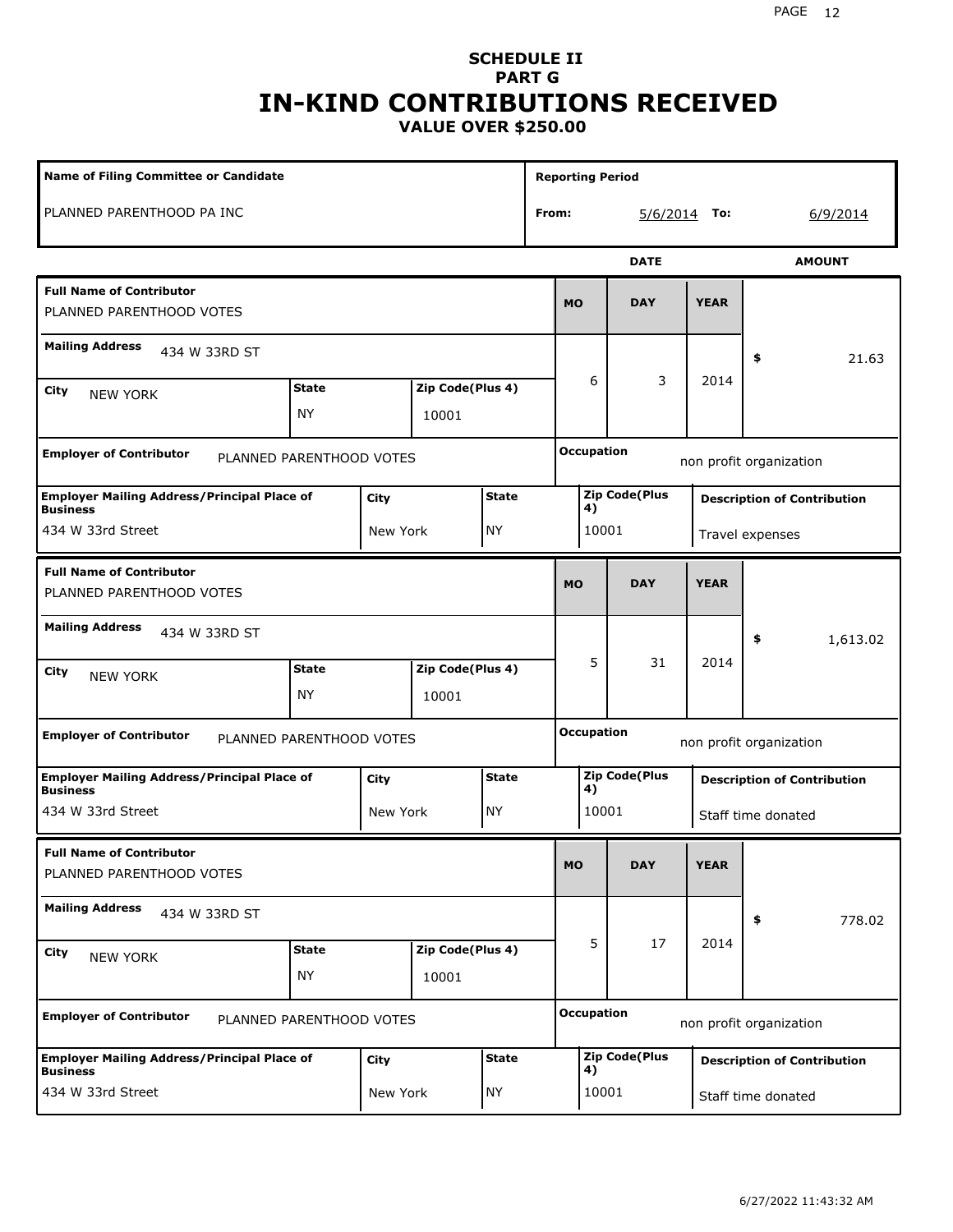| <b>Full Name of Contributor</b><br>PLANNED PARENTHOOD VOTES                                   |                                                                            |      |                  |              |                         | <b>MO</b>         | <b>DAY</b>           | <b>YEAR</b>                       |                                    |  |
|-----------------------------------------------------------------------------------------------|----------------------------------------------------------------------------|------|------------------|--------------|-------------------------|-------------------|----------------------|-----------------------------------|------------------------------------|--|
| <b>Mailing Address</b><br>434 W 33RD ST                                                       |                                                                            |      |                  |              |                         |                   |                      |                                   | \$<br>15.65                        |  |
| City<br><b>NEW YORK</b>                                                                       | <b>State</b>                                                               |      | Zip Code(Plus 4) |              |                         | 5                 | 12                   | 2014                              |                                    |  |
|                                                                                               | <b>NY</b>                                                                  |      | 10001            |              |                         |                   |                      |                                   |                                    |  |
| <b>Occupation</b><br><b>Employer of Contributor</b><br>PLANNED PARENTHOOD VOTES               |                                                                            |      |                  |              | non profit organization |                   |                      |                                   |                                    |  |
| <b>Employer Mailing Address/Principal Place of</b><br><b>State</b><br>City<br><b>Business</b> |                                                                            |      |                  |              |                         | 4)                | <b>Zip Code(Plus</b> |                                   | <b>Description of Contribution</b> |  |
| 434 W 33rd Street<br><b>NY</b><br>New York                                                    |                                                                            |      |                  | 10001        |                         | travel expenses   |                      |                                   |                                    |  |
| <b>Full Name of Contributor</b><br>PLANNED PARENTHOOD VOTES                                   |                                                                            |      |                  |              | <b>MO</b>               |                   | <b>DAY</b>           | <b>YEAR</b>                       |                                    |  |
| <b>Mailing Address</b><br>434 W 33RD ST                                                       |                                                                            |      |                  |              |                         |                   |                      |                                   | \$<br>849.98                       |  |
| City<br><b>NEW YORK</b>                                                                       | <b>State</b>                                                               |      | Zip Code(Plus 4) |              | 5                       |                   | 29                   | 2014                              |                                    |  |
|                                                                                               | <b>NY</b>                                                                  |      | 10001            |              |                         |                   |                      |                                   |                                    |  |
| <b>Employer of Contributor</b><br>PLANNED PARENTHOOD VOTES                                    |                                                                            |      |                  |              |                         | <b>Occupation</b> |                      | non profit                        |                                    |  |
| <b>Employer Mailing Address/Principal Place of</b><br><b>Business</b>                         |                                                                            | City |                  | <b>State</b> |                         | 4)                | <b>Zip Code(Plus</b> |                                   | <b>Description of Contribution</b> |  |
| 434 W 33rd Street<br>NY)<br>New York                                                          |                                                                            |      |                  |              |                         | 10001             |                      | staff time with media<br>tracking |                                    |  |
|                                                                                               | Enter Grand Total of Part G on Schedule II, In-Kind Contributions Detailed |      |                  |              |                         |                   |                      | <b>PAGE TOTAL</b>                 |                                    |  |
| <b>Summary Page, Section 3.</b>                                                               |                                                                            |      |                  |              |                         |                   |                      |                                   | 3,278.30                           |  |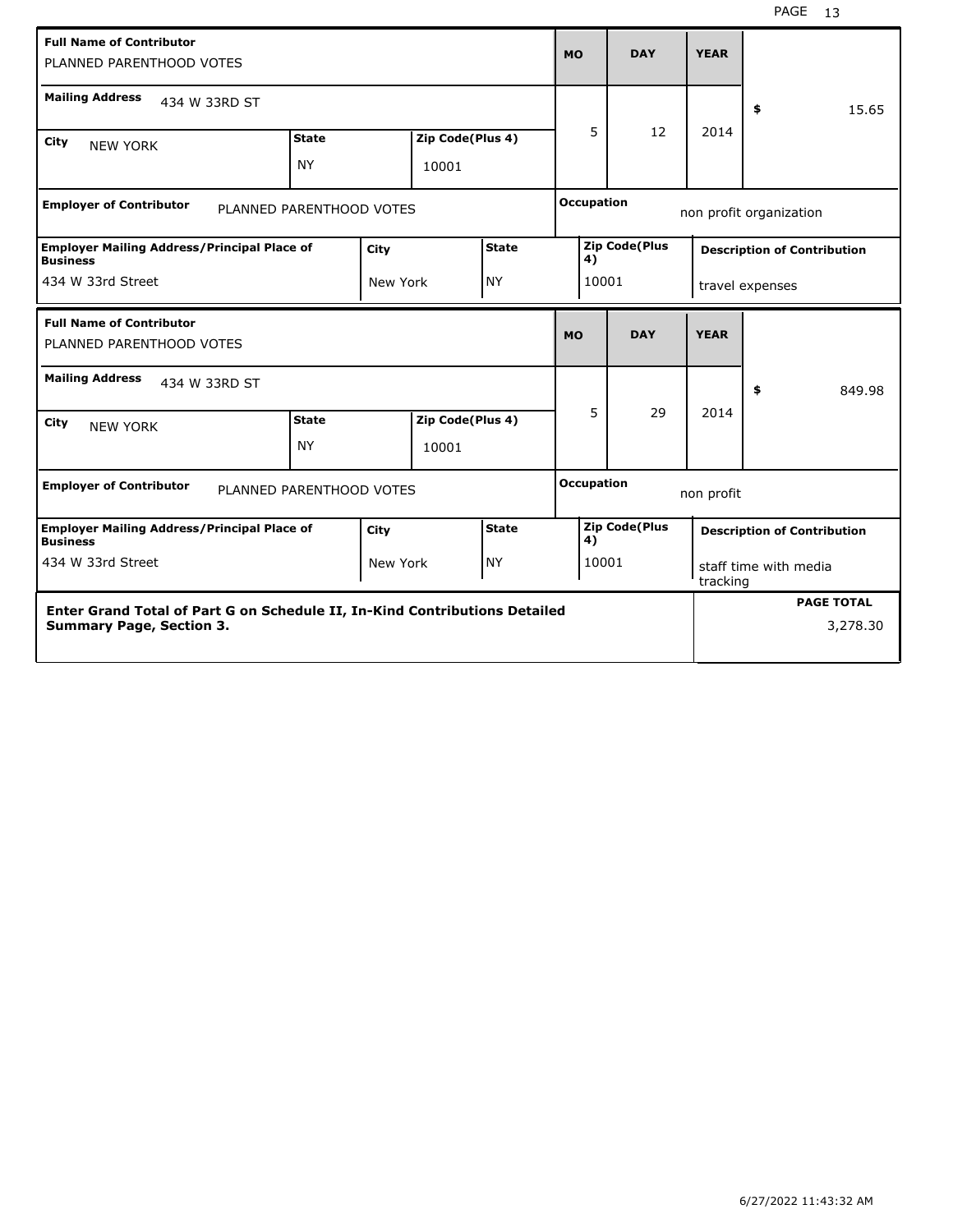# **SCHEDULE III STATEMENT OF EXPENDITURES**

|                                                         | Name of Filing Committee or Candidate |                                                    |             |                                                    |             |     |               |  |
|---------------------------------------------------------|---------------------------------------|----------------------------------------------------|-------------|----------------------------------------------------|-------------|-----|---------------|--|
| PLANNED PARENTHOOD PA INC                               |                                       |                                                    | From        |                                                    | 5/6/2014    | To: | 6/9/2014      |  |
|                                                         |                                       |                                                    |             | <b>DATE</b>                                        |             |     | <b>AMOUNT</b> |  |
| <b>To Whom Paid</b><br><b>Ampersand Consulting</b>      |                                       |                                                    | <b>MO</b>   | <b>DAY</b>                                         | <b>YEAR</b> |     |               |  |
| <b>Mailing Address</b><br>3445 Butler Street, Suite 101 |                                       |                                                    | 5           | 7                                                  | 2014        | \$  | 14,000.00     |  |
| City<br>Pittsburg                                       | <b>State</b><br>PA                    | Zip Code (Plus 4)<br>15201                         |             | <b>Description of Expenditure</b><br>Consultant    |             |     |               |  |
| <b>To Whom Paid</b><br>Planned Parenthood Keystone      |                                       |                                                    | <b>MO</b>   | <b>DAY</b>                                         | <b>YEAR</b> |     |               |  |
| <b>Mailing Address</b><br>PO Box 813                    |                                       |                                                    | 5           | 20                                                 | 2014        | \$  | 1,359.35      |  |
| City<br>Trexlertown                                     | Zip Code (Plus 4)                     | <b>Description of Expenditure</b><br>Reimbursement |             |                                                    |             |     |               |  |
| <b>To Whom Paid</b><br>Bryn Mawr College                | <b>MO</b>                             | <b>DAY</b>                                         | <b>YEAR</b> |                                                    |             |     |               |  |
| <b>Mailing Address</b><br>101 N Merion Ave              |                                       |                                                    | 6           | 4                                                  | 2014        | \$  | 163.50        |  |
| City<br><b>Bryn Mawr</b>                                | <b>State</b><br>PA                    | Zip Code (Plus 4)<br>19010                         |             | <b>Description of Expenditure</b><br>Space Rental  |             |     |               |  |
| <b>To Whom Paid</b><br>Stephen Latanishen               |                                       |                                                    | <b>MO</b>   | <b>DAY</b>                                         | <b>YEAR</b> |     |               |  |
| <b>Mailing Address</b><br>103 Gingrich Drive            |                                       |                                                    | 6           | 4                                                  | 2014        | \$  | 157.08        |  |
| City<br>Lititz                                          | <b>State</b><br>PA                    | Zip Code (Plus 4)<br>17543                         |             | <b>Description of Expenditure</b><br>Reimbursement |             |     |               |  |
| <b>To Whom Paid</b><br>Linsey Gingrich                  |                                       |                                                    | <b>MO</b>   | <b>DAY</b>                                         | <b>YEAR</b> |     |               |  |
| <b>Mailing Address</b><br>11 South Pitt Street          |                                       |                                                    |             | 6                                                  | 2014        | \$  | 138.71        |  |
| City<br>Carlisle                                        | Zip Code (Plus 4)                     | <b>Description of Expenditure</b><br>Reimbursement |             |                                                    |             |     |               |  |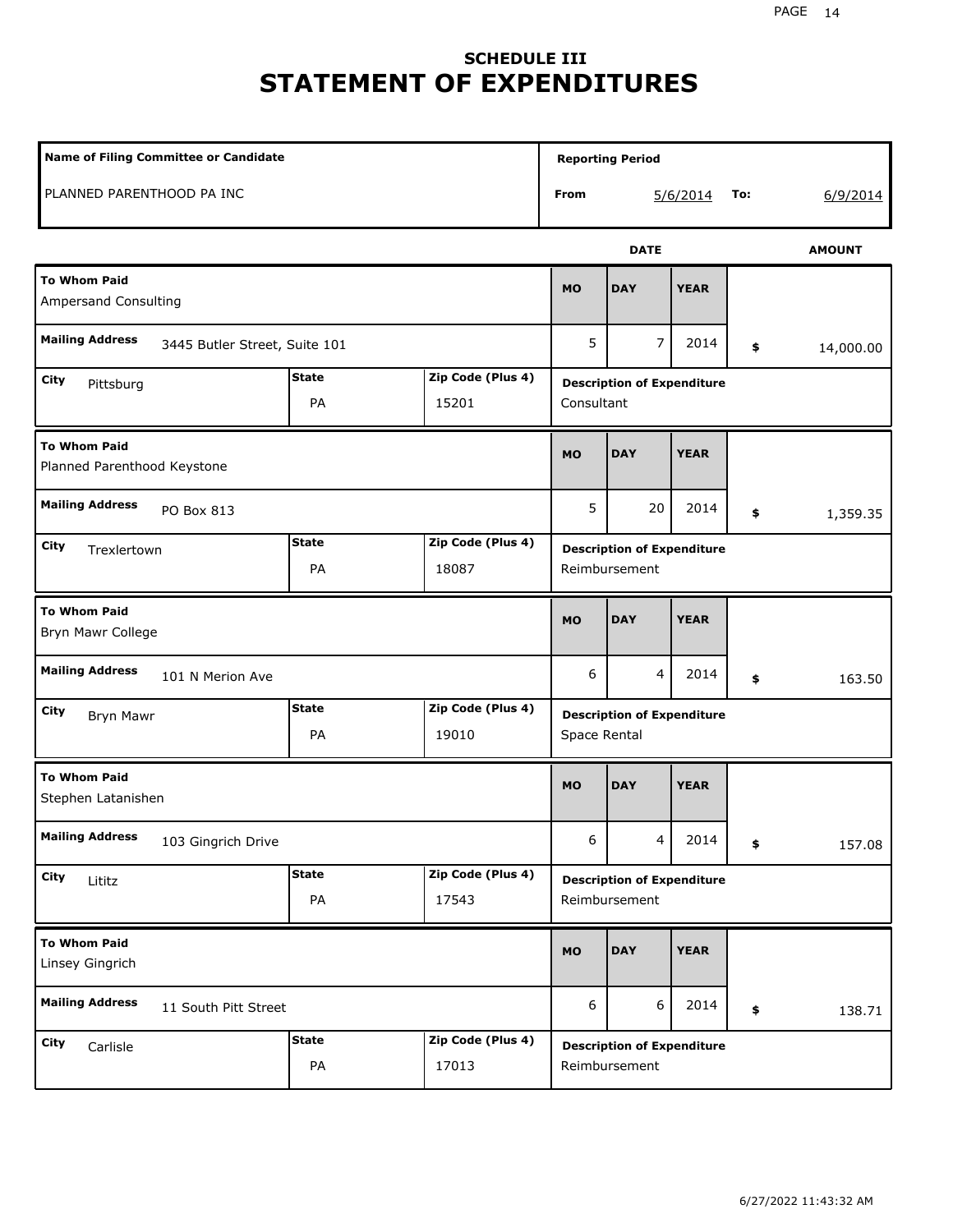| <b>To Whom Paid</b>                                                     |              |                   |                                                   | <b>DAY</b>                        | <b>YEAR</b> |    |                   |  |
|-------------------------------------------------------------------------|--------------|-------------------|---------------------------------------------------|-----------------------------------|-------------|----|-------------------|--|
| Friends of Molchany                                                     |              |                   | <b>MO</b>                                         |                                   |             |    |                   |  |
| <b>Mailing Address</b><br>PO Box 60122                                  |              |                   | 6                                                 | 9                                 | 2014        | \$ | 1,500.00          |  |
| <b>City</b><br>Pittsburg                                                | <b>State</b> | Zip Code (Plus 4) |                                                   | <b>Description of Expenditure</b> |             |    |                   |  |
|                                                                         | PA           | 15211             | Donation                                          |                                   |             |    |                   |  |
| <b>To Whom Paid</b>                                                     |              |                   | <b>MO</b>                                         | <b>DAY</b>                        | <b>YEAR</b> |    |                   |  |
| Planned Parenthood PA Advocates                                         |              |                   |                                                   |                                   |             |    |                   |  |
| <b>Mailing Address</b><br>1514 N 2nd Street                             |              |                   | 6                                                 | 6                                 | 2014        | \$ | 203.67            |  |
| City<br>Harrisburg                                                      | <b>State</b> | Zip Code (Plus 4) | <b>Description of Expenditure</b><br>Reimbursment |                                   |             |    |                   |  |
|                                                                         | PA           | 17102             |                                                   |                                   |             |    |                   |  |
| <b>To Whom Paid</b><br><b>TransFirst LLC</b>                            |              |                   | <b>MO</b>                                         | <b>DAY</b>                        | <b>YEAR</b> |    |                   |  |
| <b>Mailing Address</b><br>Unknown                                       |              |                   | 5                                                 | 12                                | 2014        | \$ | 20.00             |  |
| <b>State</b><br>Zip Code (Plus 4)<br>City<br>Unknown                    |              |                   |                                                   | <b>Description of Expenditure</b> |             |    |                   |  |
|                                                                         | PA           | 17102             | Bank Fee's                                        |                                   |             |    |                   |  |
| <b>To Whom Paid</b><br>Planned Parenthood PA Advocates                  |              |                   | <b>MO</b>                                         | <b>DAY</b>                        | <b>YEAR</b> |    |                   |  |
| <b>Mailing Address</b><br>1514 N 2nd Street                             |              |                   | 5                                                 | 12                                | 2014        | \$ | 203.67            |  |
| City<br>Harrisburg                                                      | <b>State</b> | Zip Code (Plus 4) |                                                   | <b>Description of Expenditure</b> |             |    |                   |  |
| PA<br>17102                                                             |              |                   |                                                   | Reimbursment                      |             |    |                   |  |
|                                                                         |              |                   |                                                   |                                   |             |    | <b>PAGE TOTAL</b> |  |
| Enter Grand Total of Expenditures on Page 1, Report Cover Page, Item D. |              |                   |                                                   |                                   |             | \$ | 17,745.98         |  |